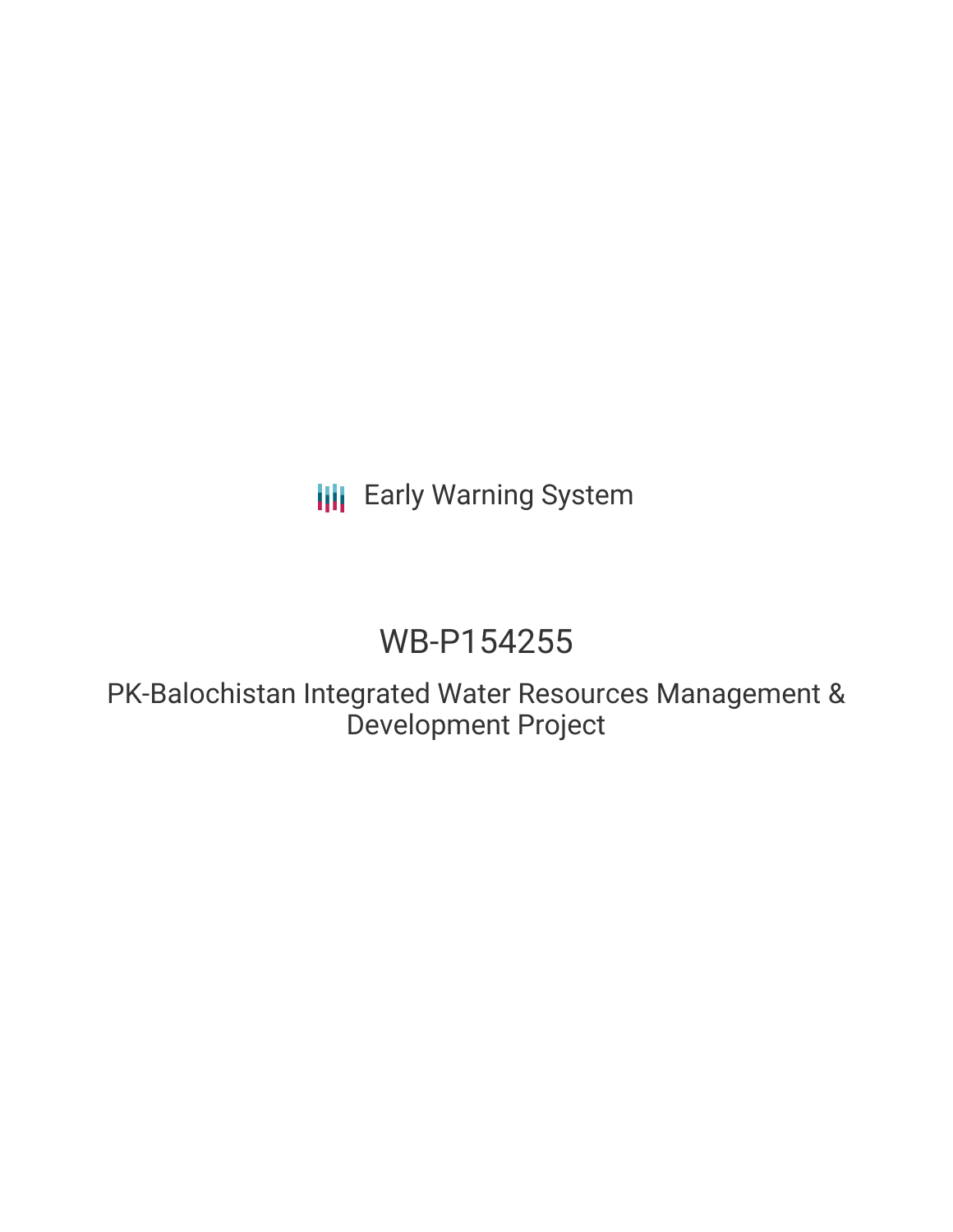# Ш

### Early Warning System PK-Balochistan Integrated Water Resources Management & Development Project

### **Quick Facts**

| <b>Countries</b>                | Pakistan                                                                                                     |
|---------------------------------|--------------------------------------------------------------------------------------------------------------|
| <b>Specific Location</b>        | Nari River, Porali River, Uthal-District Headquarter for Lasbela District, Sibi-District Headquarte          |
| <b>Financial Institutions</b>   | World Bank (WB)                                                                                              |
| <b>Status</b>                   | Active                                                                                                       |
| <b>Bank Risk Rating</b>         | А                                                                                                            |
| <b>Voting Date</b>              | 2016-06-28                                                                                                   |
| <b>Borrower</b>                 | Economic Affairs Division, Government of Pakistan                                                            |
| <b>Sectors</b>                  | Agriculture and Forestry                                                                                     |
| <b>Potential Rights Impacts</b> | Cultural Rights, Healthy Environment, Housing & Property, Labor & Livelihood, Right to Food, Right to Health |
| <b>Investment Type(s)</b>       | Loan                                                                                                         |
| <b>Investment Amount (USD)</b>  | \$200.00 million                                                                                             |
| <b>Project Cost (USD)</b>       | \$209.70 million                                                                                             |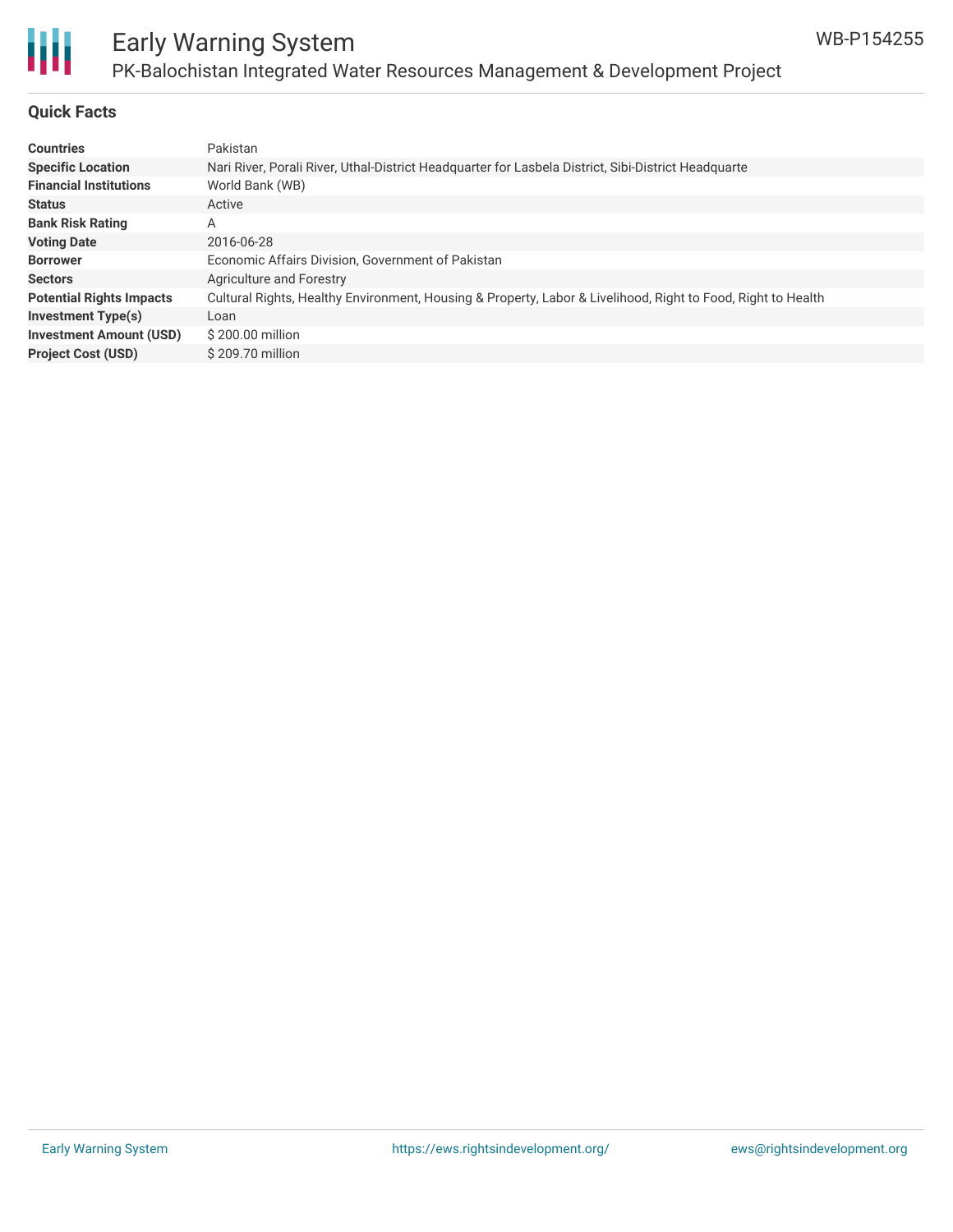

### **Project Description**

The objective of this project is to strengthen the provincial government's capacity for water resources monitoring and management, as also to improve community-based water management in Balochistan. The project covers three major project activities, two of which focus on capacity, institution and information building, and, program management and technical assistance.

A third set of project activities aims to support the implementation of the Integrated Water Resources Management (IWRM) policy through investments in infrastructure, beneficiary training and small-scale financing. This includes a sub-project comprising eight (8) irrigation projects, four (4) each in Nari and Porali basins, spanning  $\sim$ 128,000 ha and aiming to benefit  $\sim$ 48,100 households. Subproject activities include remodeling of the headwork and secondary canals, water resource development in areas dependent on perennial irrigation, spate irrigation (Sailaba) and rainwater harvesting (Khushkaba) irrigation and construction of access farm tracks. The Project also includes the construction and rehabilitation of sixteen village water supply schemes, with the intent to provide potable water supply to  $\sim$ 4,200 households. Further, flood protection works have been proposed to offset flash flooding in five districts in the Nari basin and in two districts. Development work will be supported by the International Development Association grants as well as by labor contribution from the farmers.

Location: Nari and Porali river basins, with the project implementation unit located in the towns of Sibi and Uthal (Balochistan Province of Pakistan). The river basins include the coastal mangrove forests in Lasbela District, two wildlife sanctuaries and game reserves in the Nari basin and one wildlife sanctuary in Porali basin.

Resources needed: Land, including forest, pasture and agricultural, to be acquired (covering the two river basins); stretch of rivers to be diverted, irrigation canals to be constructed, water storage and flood protection infrastructure to be built; labor force to be engaged and machinery to be acquired etc.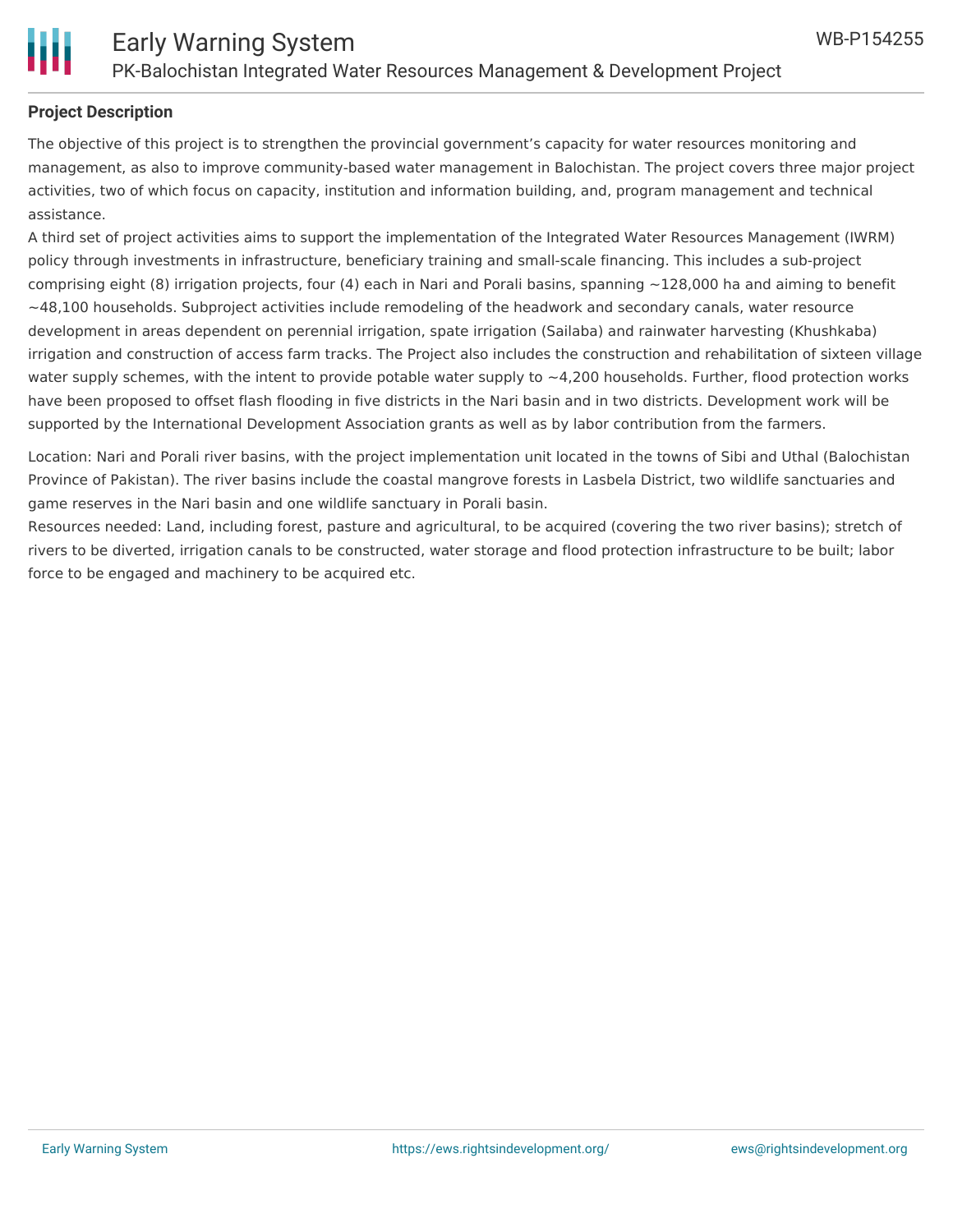### **Early Warning System Project Analysis**

### **Risk Assessment: Category A.**

The World Bank classifies proposed projects based on the type, location, sensitivity, and scale of the project and the nature and severity of its potential environmental impacts. Category A is assigned to a project only if it is likely to have "significant adverse environmental impacts that are sensitive, diverse, or unprecedented."

Project type: Irrigation and drainage (60%), Forestry (10%), Public Administration-Water, sanitation and flood protection (10%), Water supply (10 %), Flood protection (10%) etc.

### **APPLICABLE SOCIAL & ENVIRONMENTAL STANDARDS**

Environmental Assessment OP/BP 4.01 - this safeguard is triggered as multiple ecological zones are expected to be affected, with a possibility of some irreversible change in the functioning of the ecozones construction-related environmental impacts such as air quality deterioration, water and soil contamination, land use and land form changes, and impacts on biological resources.

### **Natural Habitats OP/BP 4.04**

This policy is triggered due to environmental impacts of project activities on the natural habitats and protected areas in the two river basins.

### **Forests OP/BP 4.36**

This policy is triggered as Juniper forests in Ziarat and Mangrove forests at the coast of Lasbela may be affected due to the presence in the project area of influence for which mitigation measures have been proposed.

### **Pest Management OP 4.09**

This policy is triggered as major interventions planned to enhance agricultural productivity with a possible introduction of newer crop varietiesmay affect local pest population leading to increased use of pesticides and other agro-chemicals.

### **Physical Cultural Resources OP/BP 4.11**

This policy is triggered due to the presence of local significant heritage places such as religious buildings, graveyards and religious shrines in the project area.

### **Involuntary Resettlement OP/BP 4.12**

triggered as the project schemes will require land for their construction thereby necessitating land taking and possible relocation.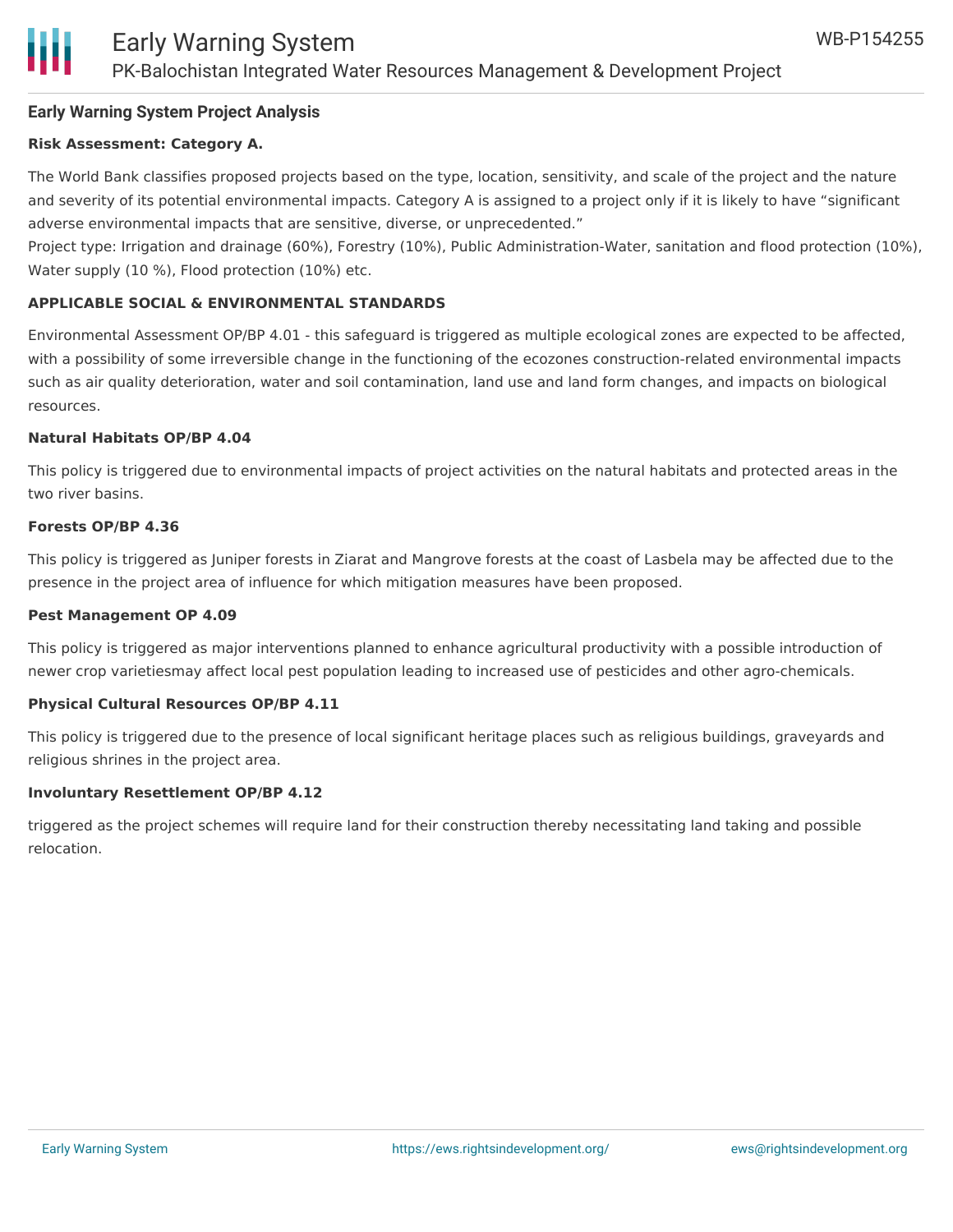### **People Affected By This Project**

### **OUR RISK ASSESSMENT**

Based on the World Bank's project documents, this project poses potential risks to the following human rights:

### **The Right to Property and Adequate Housing**

The bank documents identify potential relocation of residents, based on the land acquisition requirements for infrastructure schemes proposed in the project. As the majority of the population live in small settlements of five to twenty houses scattered all over the project area, this process is expected to be complicated. According to the Social Impact Assessment and Mitigation Plan, affected farmers are willingly volunteering to contribute their lands for the project, a claim that has not received any independent verification. In the absence of a Resettlement Action Plan, there is no detailed information on the people to be resettled, the amount and nature of compensation etc. Most villages also have traditional water sharing arrangements which are bound to be affected by any relocation. Consultations have also revealed an unwillingness by current downstream residents to share their water-rights with the new beneficiaries of the proposed project.

### **Right to Food**

As observed in the bank documents, the affected river basins comprise forests and mangroves, agricultural and pasture ground-all sources of local food security and income. Apart from land diversion, it is also observed that non-agricultural land might have to be converted into agricultural, thereby disturbing potential traditional or community owned sources of food, timber and livestock rearing resources-all factors essential for human food security, both in the short and the long-term. In the absence of electricity and gas, forest trees located within the project area (for example, the Guzara forest) are the primary source of cost-free fuel for cooking and transportation. Any clearing of trees is expected to negatively affect fuel availability for the local population. A similar impact is expected to result from the cutting down of trees presently lining the irrigation canals in the region.

### **The Right to a Healthy Environment**

Potential harmful impacts identified in bank documents include: irreversible changes to the existing ecozones in the Nari and Porali river basins; on forests (Junipers in Ziarat and Mangroves on the Lasbela coast), wildlife sanctuaries and game reserves, thereby adversely affecting ecological services provided by these protected areas; potential of increased and indiscriminate use of pesticides and other agro-chemicals to counter local pest infestation on newly introduced crop varieties thus leading to soil-water contamination/entry into food-chain.

### **The Right to Health**

Following from the environmental assessment, there is a possibility of the loss of ecological services translating into a loss of healthy environment, thus affecting human and animal health. Further, a similar assessment of pest and pesticide related risks also indicate towards a possible threat to right to health. In the construction period, a heavy flow of traffic in the area is expected thus posing a safety hazard to the locals, especially children. Occupational health and safety hazards for the construction workers, a greater threat of HIV/AIDS and Sexually Transmitted Infections due to the inflow of migrant workers as also the health impact on locals and workers from the pollution (air, noise and vibration), emissions and effluents (soil and water contamination, accidental spills and fuel leakages) generated by the construction activities also lead to right to health challenges.

### **Right to Livelihood**

The bank documents identify relocation and resettlement of the local population, land acquisition (therefore possible loss of traditional sources/means of livelihood), challenges of adequate and equitable compensation as concerns and possible threats to right to livelihood. The threat to livelihood is especially considerable to those residing downstream of the proposed infrastructure schemes (there are downstream users for both Porali River and Kannar Kareze's perennial river flow) and those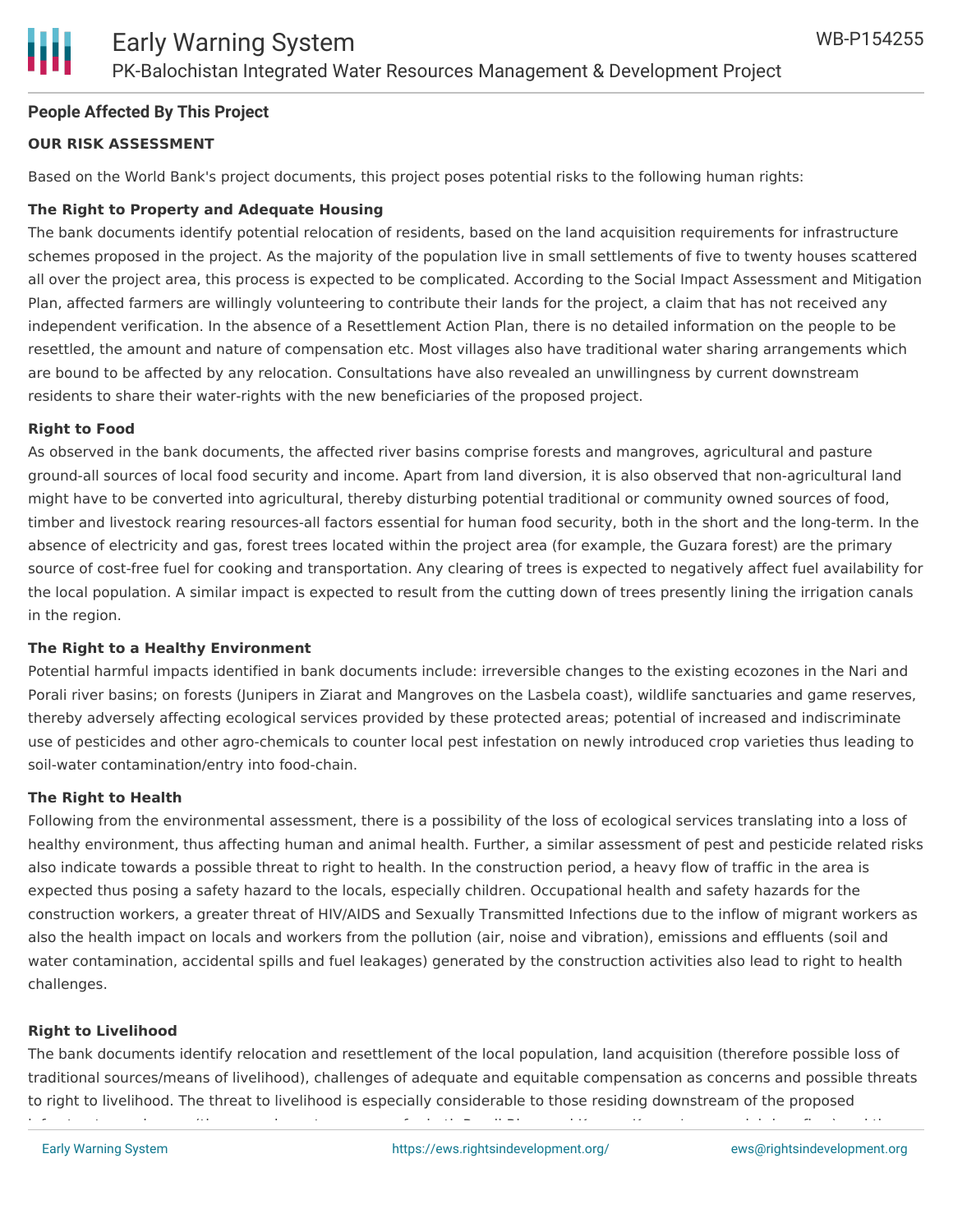

### **Investment Description**

World Bank (WB)

Bank financing: World Bank (The International Development Association) Borrower: Economic Affairs Division, Government of Pakistan, Implementing Agency: Balochistan Irrigation Department Amount of bank loan or investment: USD 200.00 million Total project cost: USD 209.70 million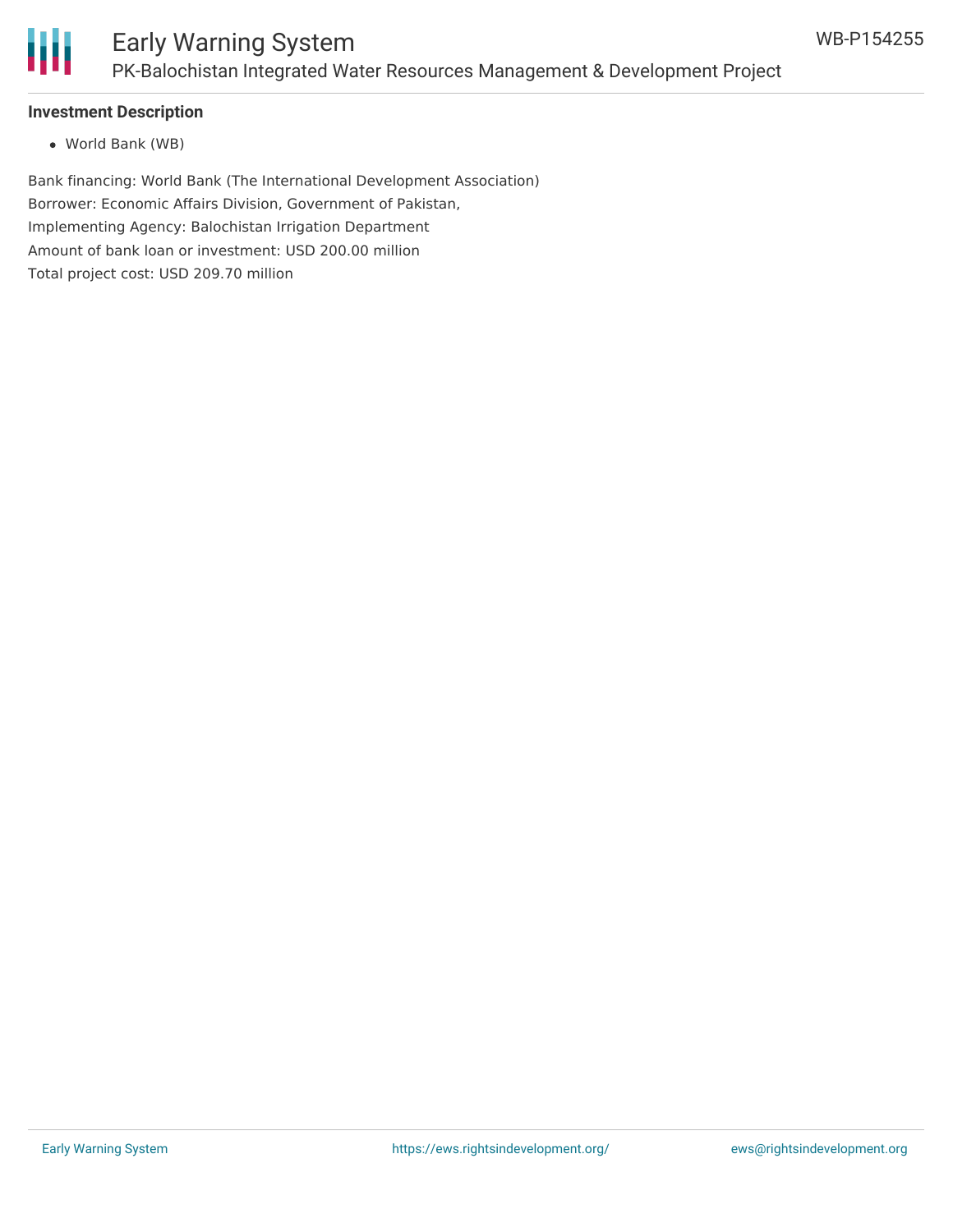

### **Contact Information**

PROJECT CONTACTS Contact: Mahwash Wasiq Title: Sr Water Resources Mgmt. Spec. Tel: 473-3465 Email: mwasiq@worldbank.org

Contact: Muhammad Riaz Title: Sr Agricultural Spec. Tel: 5722+2157 / Email: mriaz2@worldbank.org

Borrower/Client/Recipient Name: Economic Affairs Division, Government of Pakistan Contact: Mr. Tariq Bajwa Title: Secretary Tel: 92519210 Email: secretary@ead.gov.pk

Implementing Agencies Name: Balochistan Irrigation Department, Government of Balochistan Contact: Mr. Abdul Hameed Mengal Title: Project Director Tel: 92812870705 Email: bssip@yahoo.com

The bank identified government departments, communities and farmers from the target river basins as the stakeholders for the project and required the Environment and Social Impact Assessments to consult them, including NGOs, to obtain technical inputs. The Integrated Safeguards Data Sheet (Appraisal Stage) required consultations with government stakeholders at both inception and completion stages. The Social Impact Assessment and Mitigation Plan included consultations with farmers affected by the sub-projects in the Nari and Porali Basins through the months of September and October (2015). The consultations were meant to provide the local population with information about the proposed project and also the opportunity for them to share their feedback. Significantly, the Social Impact Assessment and Mitigation Plan stated that the farmers present at the meeting agreed that farmers absent during the consultations would be bound to all agreements made between the farmers and government officials. They also agreed to resolve any dispute or disagreement over the project among themselves without disturbing the implementation of the project. Further, they also committed to not object to the cutting down of trees for the project. Demands raised by the local communities during consultations included development of social structures (for example, water collection structures for women and water-drinking structures for the livestock), water supply infrastructure and modification in canal/weir length in order to avoid local conflicts.

The Social Impact Assessment and Mitigation Plan provides for a Grievance Redress Mechanism for "the early identification, assessment and resolution of complaints". Its three basic standards include submission of written complaints to the Public Complaints Center which will also record and acknowledge them in writing; complaints will be based on referral system and will be referred to the Grievance Redress Committee only when not resolved by the Contractor or the Project Implementation Consultant; the complaints process will follow fixed time-lines as provided in the Social Impact Assessment Plan.

### **ACCOUNTABILITY MECHANISM OF WORLD BANK**